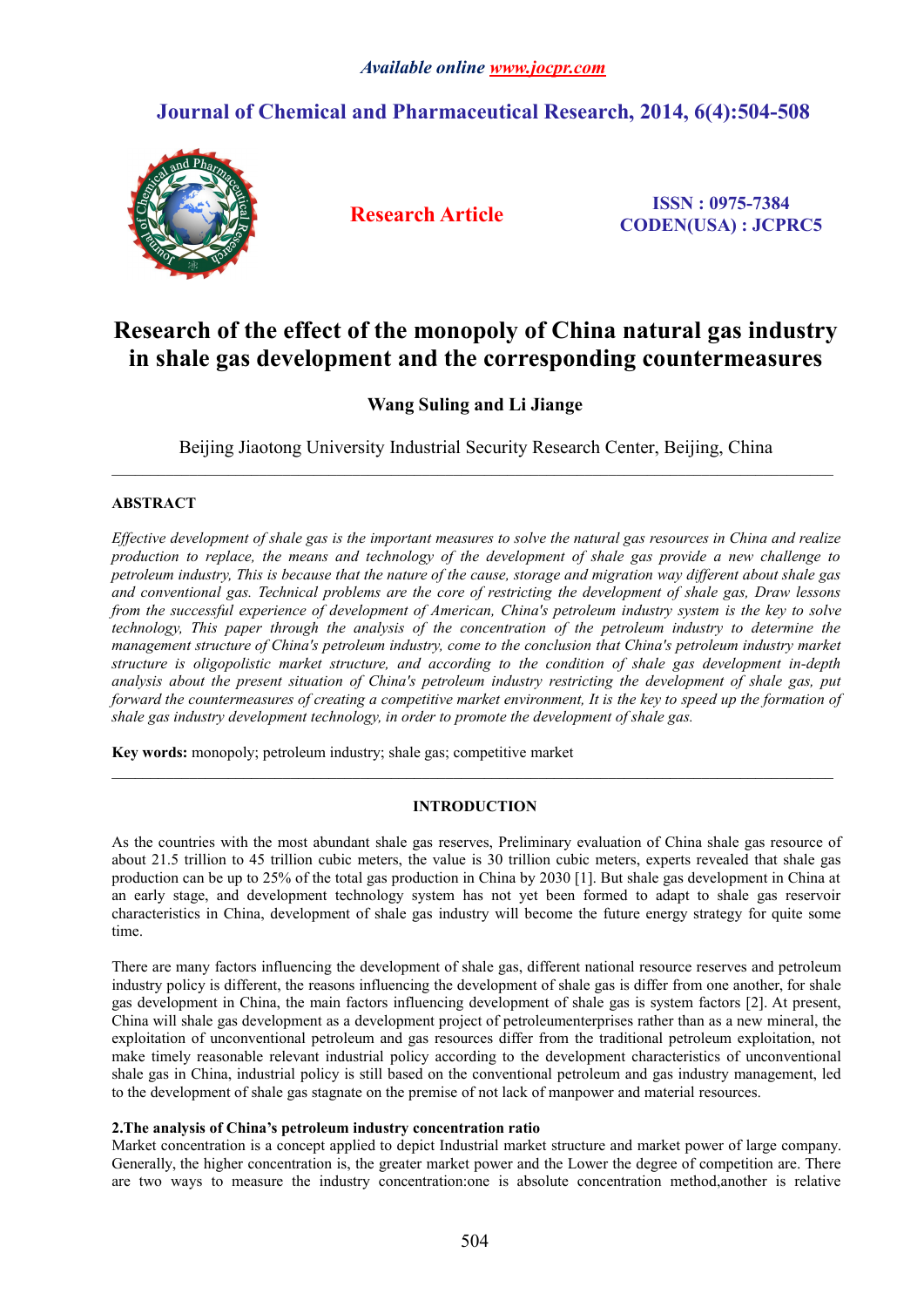concentration method.Absolute concentration method mainly reflects the degree of the concentration of the leading company,but the relative one reflects the difference in the enterprise scale degree [3].This paper's analysis of petroleum industry concentration ratio of China mainly select the index of centralization(CRn), CRn is the proportion of the related number which the former large enterprises of the industry account for in the whole industries or markets.

*\_\_\_\_\_\_\_\_\_\_\_\_\_\_\_\_\_\_\_\_\_\_\_\_\_\_\_\_\_\_\_\_\_\_\_\_\_\_\_\_\_\_\_\_\_\_\_\_\_\_\_\_\_\_\_\_\_\_\_\_\_\_\_\_\_\_\_\_\_\_\_\_\_\_\_\_\_\_*

Comparisons of E-waste Recycling System and Mechanism505

$$
CRn = \sum_{i=1}^{t} x_i / \sum_{i=1}^{w} x_i
$$

The Xi means sales amount,output value,the number of the staff ,assets of the enterprises whose rank is i, the t means the number of the big enterprise need to be figured out.and the w means the whole number of the enterprise. Development of China's petroleum industry transition from a planned economy to a market economy has gone through four stages,The first stage is the Ministry of Petroleum Industry manages the domestic petroleum exploration and development and production of construction.The second stage is the country's adjustment of the affiliation on the Petroleum upstream and downstream.setting up four large National Company: China National Petroleum Corporation, China Petroleum & Chemical Corporation, China National Offshore Oil Corporation and China National Chemicals Import and Export Corporation[4].Thus forming the upstream and downstream of the petroleumindustry ,marketing segmentation, sea land segmentation and the foreign trade division pattern.The third stage is the implementation of the various industries companies department segmentation divide monopoly.The fourth stage is that CNPC and SINOPEC listed, petroleum industry evolved to a broad oil and gas industry, pay more attention to natural gas development, gathering and utilization instead of of focusing only on the development of the oil in the past.Although the petroleum industry experienced these changes, the petroleum industry is still operated by several major oil companies [5]. According to the website of the three groups company,NDRC,China Statistical Yearbook and China Statistical Yearbook,we can calculate the petroleum and petrochemical industry market concentration in Figure 1 and Figure 2.



**Figure 1The concentrated changes ofproducing of crude oil in the petroleum industry**



**Figure 2 The concentrated changes ofprocessing of crude oil in the petroleum industry**

As we can see from the Figure 1 and the Figure 2, macro market concentration of China's petroleum industry has maintained a high state.According to Bain's Market Structure Classification, when the concentration is greater than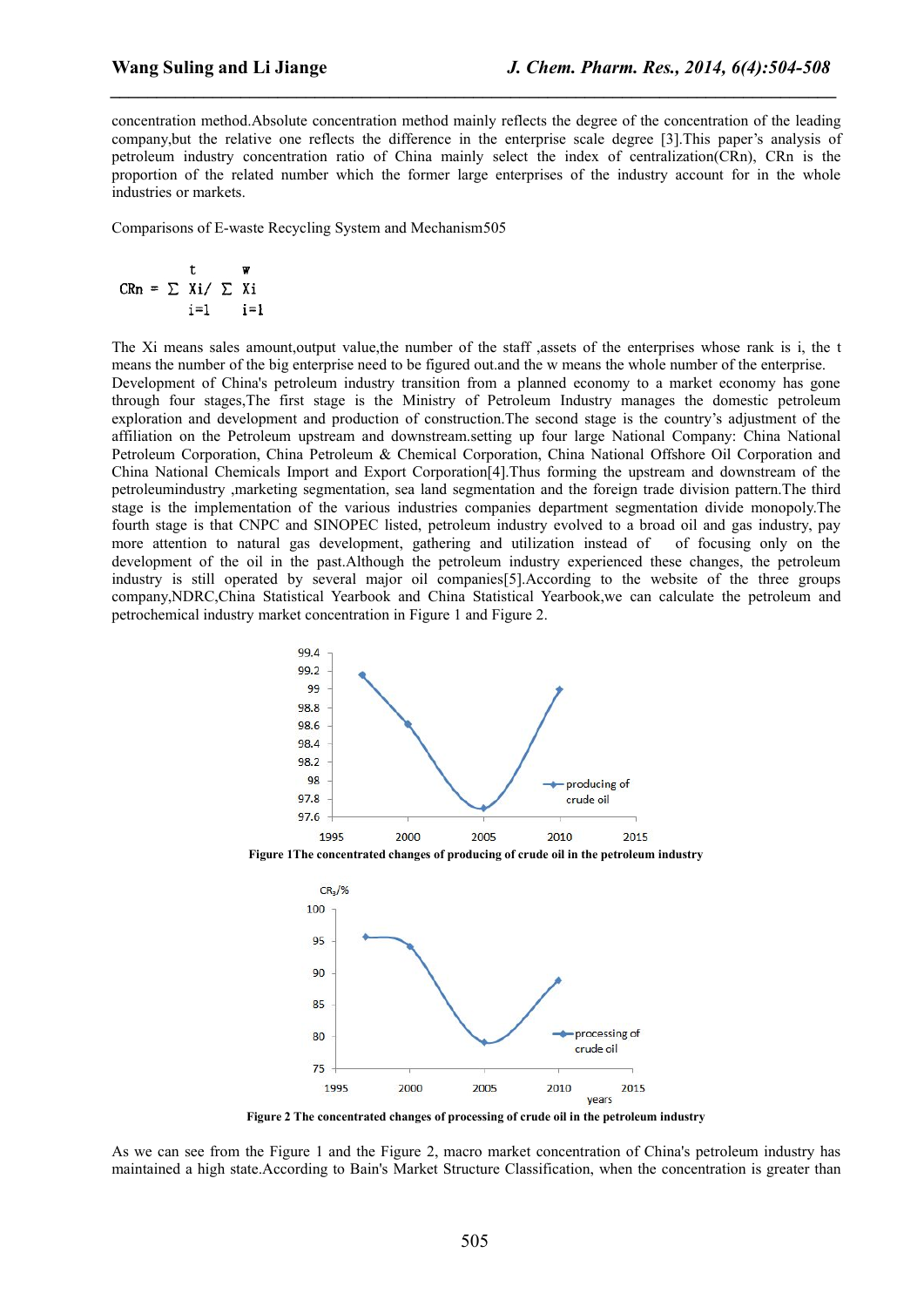75% are heightening oligopoly market structure. Whether the oligopolistic market structure is adapted to the current situation of China's current shale gas development.This is the main issue of this paper.Monopoly has its own advantages.It can improve the productivity.However, excessive competition will cause a waste of resources.Now in order to accelerate and facilitate the development of unconventional shale gas ,China's petroleum industry need to comprehensively analysis and judgewhether to form an oligopoly market structure, monopolistic competitive market structure or close to perfectly competitive market institutions.

*\_\_\_\_\_\_\_\_\_\_\_\_\_\_\_\_\_\_\_\_\_\_\_\_\_\_\_\_\_\_\_\_\_\_\_\_\_\_\_\_\_\_\_\_\_\_\_\_\_\_\_\_\_\_\_\_\_\_\_\_\_\_\_\_\_\_\_\_\_\_\_\_\_\_\_\_\_\_*

#### **3.The U.S. petroleum industry organization structure analysis**

In the world, the United States advocate economic liberalization,the land belongs to private ownership.Therefore, since the United States has dug the first oil Well in 1859, the petroleum industry of the United States is typical of private ownership, decentralized management andover-marketization,has experienced from free competition to monopoly market structure, and then to break the monopoly, thus in the international and domestic competition, gradually formed a network which have minority oil companies dominate and many small and medium-sized oil company's coexistence.But the government has always attached great importance to regulation of the petroleum industry [6].Especially after the two oil crisis, the U.S. government continue to strengthen and improve macroeconomic regulation and control of the country's petroleum industry, its experience isworth referencing.

Because the land belongs to private property, The government is not directly involved in the petroleum enterprise's business activities in generally, oil supply and demand and the price of oil are regulated by the market, the U.S. government regulation of the petroleum industry mainly aimed at the field of naturalmonopoly that oil pipeline and gas placement system is in order to guide and control the business activities which not be bound by market factors, In terms of market access, provide non-discriminatory pipeline service access;In terms of price regulation, For examination and approval of oil and gas pipelines and price of the gas allotment system, But the oil and gas products price is not subject to regulation; In the same business to all shippers alike, without discrimination pricing and access.Open competition environment and sound market regulation provides a good system guarantee for the unconventional gas development in the United States.The unconventional gas development barriers to entry is low, Form a pattern of market competition which large, medium and small oil companies existence and development at the same time [7].A large number of small and medium-sized enterprise investment unconventional resources and obtained the technologybreakthrough, which greatly promoted the unconventional natural gas development in the United States.For example,Devon Energy Corporation is a smalland medium-sized energy enterprise, take the lead in using the technology of horizontal well fracturing stimulation in the Barnett shale gas development, pushed the U.S. shale gas development to a new development direction.

In the last 30 years, the shale gas development most rapidly, and profound changes have happened in the US natural gas market structure, because of regulatory reform goal is to promotes the competition of natural gas industry and improve the efficiency, realize the highly competitive marketin the United States, thousands of producers and independent traders, pipeline companies, local distribution companies and users for natural gas business competition activities in the center of the wellhead primary market, at present, the region has become the most fiercest competitive on the naturalgas market in the world.America's natural gas market follows the change rule ofmarket survival of the fittest, at present,The United States is a structural system what is highly fragmented, private and marketization. As the oil giant, Exxon annual sales of billions of dollars, and the wares business revenue up to tens of billions of dollars in multinational oil companies in Mobile, Texaco, Amoco, and dozens of medium-sized oil companies and thousands of small oil companies.

#### **4.Theanalysis of restriction of the monopoly petroleum industry to thedevelopment of unconventional shale gas**

The characters of unconventional shale gas development is difficult, risky, high investment and more uncertain factors, oil enterprisedevelop shale gas only with the support of abundant capital and advanced technology, therefore, for the monopoly petroleum industry in China, the development of shale gas has incomparable advantage overthe United States, such as funding support, policy support, etc., it is an advantage, but it will turn into a disadvantage in the development of shale gas without better use. It can be seen from the current forms of the development of the shale gas, China have enough enthusiasm for the development of shale gas, but to put it into action and efficiency is unsatisfactory, mainly exist the following problems:

#### **4.1.The absence of moderate competition market environment**

The central government monopoly of China's petroleum industry in the traditional government regulation system. China's three major oil company operate petroleum industry. In the field of upstream, the "Regional planning and governance" between the three national oil companyand the franchise for foreign cooperation make the industry's access has certain obstacles; The management style of mining license has not yet been introduced more market competition system. The system of oil mining right in China's is as follows, first of all,by state-owned enterprises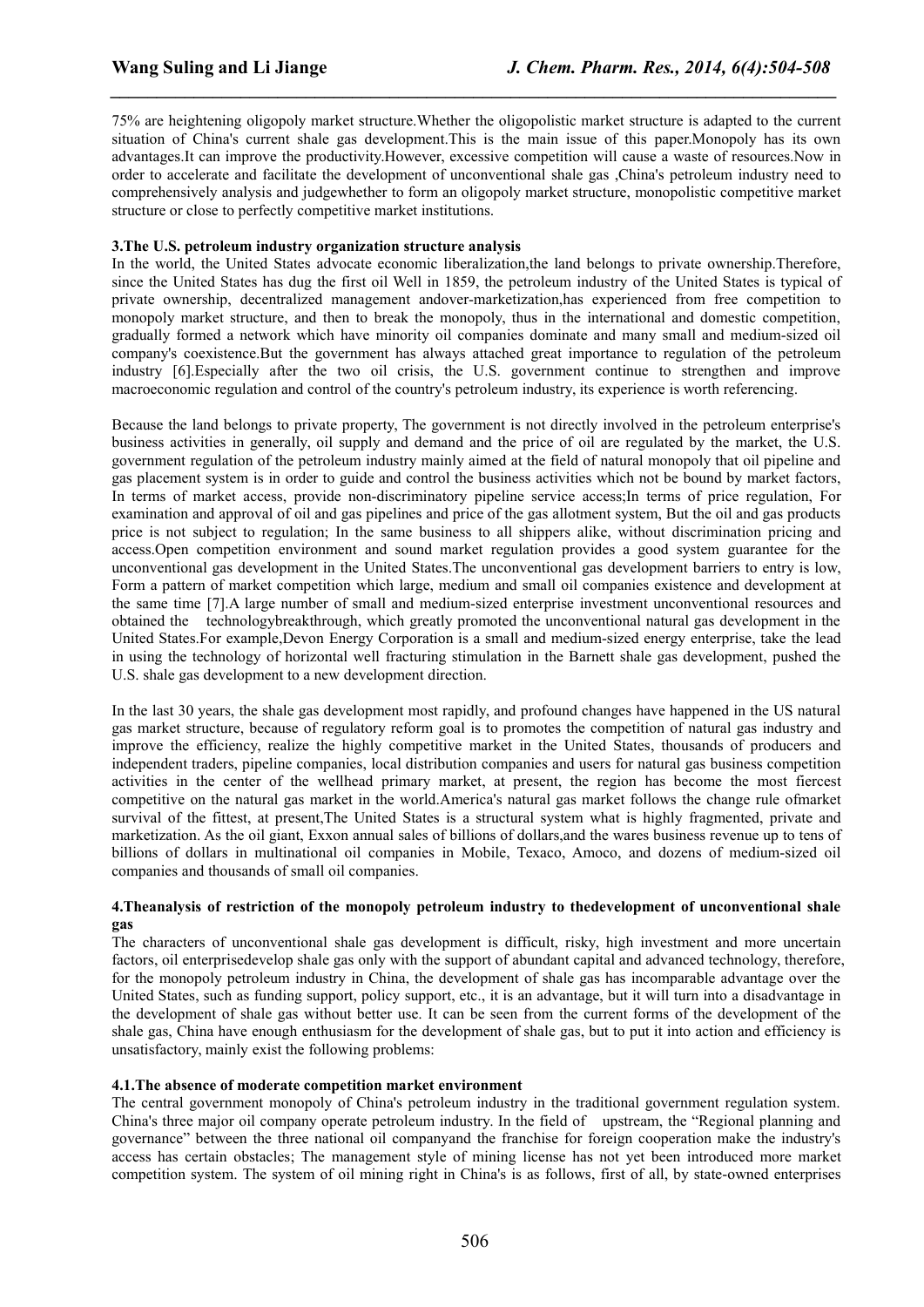apply to the ministry of land and resources for an exploration and mining licenses, and order to obtain a license by applying, unless the blocks are reserved for other uses. Then, State-owned enterprises decidedwhether to exploration themselves, or cooperate with international oil companies with the product sharing contract. International oil companies involved in the exploration and development of oil and gas in China only withthe way of product sharing contract. Currently, only 5% of onshore in theproduct sharing contract way, and most of the offshore blocks has been adopted into the product sharing contract, and licenses easy extension of companies, low cost of holding the exploration rights of large blocks. As a result, oil enterprises don't need to buy the mining right in shale gas development, the early stage of the development of low cost, low risk, it also easy to cause the phenomenon of "circle and not" in the oil enterprises, even if the development,the lack of urgency of development effect. And foreign oil companies have to buy land and obtain the rights to the examination and approval, therefore, foreign oil company cherish and attaches great importance to the qualification of mining, and they attached great importance to the development effect, and more cautious on technology, it play an important role in prompting the progress of the shale gas development.

*\_\_\_\_\_\_\_\_\_\_\_\_\_\_\_\_\_\_\_\_\_\_\_\_\_\_\_\_\_\_\_\_\_\_\_\_\_\_\_\_\_\_\_\_\_\_\_\_\_\_\_\_\_\_\_\_\_\_\_\_\_\_\_\_\_\_\_\_\_\_\_\_\_\_\_\_\_\_*

#### **4.2.Theabsence of government regulations to suitable the development of shale gas industry**

China's government regulations on petroleum industry including resources protection, price and import and export control, industry access, investment examination and approval and environment, safety, etc. Government departments involved in petroleum industry including the State Planning Commission, state economic and trade commission, the ministry of land and resources, ministry of foreign trade, ministry of finance, state environmental protection administration, the state administration of taxation, state sea oceanic administration four, some countermeasures for constructing the mechanism of competition in the market research, etc., and China National Petroleum Corporation and Sinopec Groupto undertake the responsibility which shouldn't be borne by the enterprises. More than ten of the central government departments to manage the petroleum industry, its function dispersed, repetition, cross, conflicting policies from different departments, It lacks a specialized regulatory authority whose function relatively concentrated; At the same time, use the practice of the planned economy period as the regulations, and regard the administrative examination and approval and the administrative regulationsas the basic content and means.

China's petroleumregulation is are"mineral resources law" and form a complete set of regulations, related to the management system of oil and gas resources, oil and gas mining rights and transfer, international cooperation, the pipeline safety, taxes, land, environmental protection, quality, safety, and other fields, and give priority to with petroleum upstream regulations system has begun to take shape.But the lack of a specialized oil and natural gas law, It's hard to form a legal framework focus on oil and natural gas and cover the field of industry, government regulations in petroleum industry lack sufficient legal basis. At the beginning of the development of shale gas, caused by the lack of experience, so it easy for oil companies to spot the flaw of regulations, and over-developed, even damage the environmental, at present, the lack of the law of environment protection for shale gas in China, the legislative gaps become the hidden danger of environmental protection. Therefore, establishing and perfecting the legal system of the shale gas industry, oil companies for shale gas development activities in the legal framework,It has great significance for the healthy and sustained development of shale gas.

#### **5.The research of building a competitiveenvironment of market of unconventional shale gas development**

To compare with abroad, China is differentin petroleum industry structure and policy, but the regularity of experience of some countries in the process of reform is beneficial for the reform of the petroleum industry in China. We should base on the actual situation in China,absorb and draw lessons from foreign successful experience, and put forward countermeasures and suggestions of the reform of shale gas industry to adapt to the Chinese context.

#### **5.1.Ease the access conditions of upstream, activation of market with competitive**

Competition stimulate production efficiency (internal efficiencies) and allocation efficiency reflects its role in promoting economic efficiency. In a competitive environment, enterprise survival and development only with high efficiency, companies strive to find ways to reduce the production cost in the rule of survival of the fittest, and improve the production efficiency.At the same time, competition will produce a mechanism of information discovery and break the monopoly on information in the realities of incomplete information, and forcing the enterprise to price the product according to cost pricing, including normal profit, and promoting allocation efficiency of the society. Regulators of government can obtain more information of regulations from competition, relieve the problem on both sides of regulations of "information asymmetry", which is helpful to improve the efficiency of government regulation.

In the field of upstream of petroleum,first of all to form orderly competition within the industry, qualified Chinese companies should be allowed and encourage to compete in the upstream area without regional restriction, and break